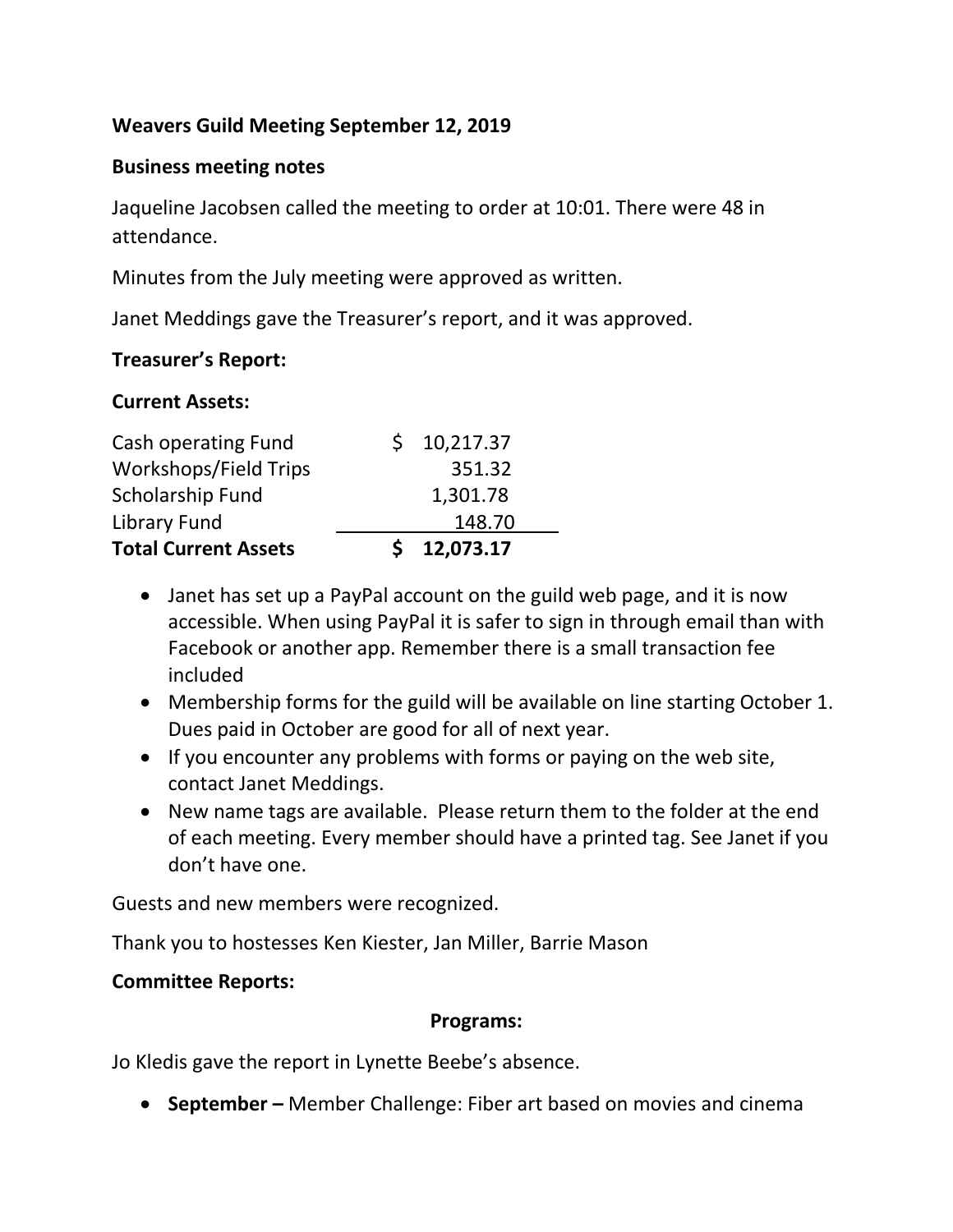- **October –** Bex Oliger will be presenting a light history of looms, and sharing the kind of weavings she does. After lunch, a continuous weaving workshop will be held
- **November –** TBD
- **December –** Holiday party: the gift theme is "bags"

# **Workshops**

- **October 10** triangle loom (continuous strand weaving) workshop \$50, to be paid by October 1. Lunch on your own, following the October meeting. The class will be approximately 3 hours long. Sign up by contacting Marcia Harvey, or on our web page
- **November -** workshop on making a wool Christmas tree, taught by Georgia Adams at Cowgill, MO. Cost \$50 includes everything except wool fabric strips you will use for your tree.
- **December 6** Marcia Harvey will be teaching a class on double weave at the Lawson guild December 6, 9, and 10. Students will create a blanket from planning to finishing. The cost is \$175

# **Service Project**

- The Weaver's Guild provides hand-work projects for the Hospice House as a service to our community. We need to keep a service project going in order to maintain our tax-free status. Contact Jackie Kincaide for more information.
- When you bring supplies for this project, please put them in zip lock bags, and bring supplies for an entire project; for example, embroidery hoops, cloth, pattern, thread, needle, and scissors, *or* color pages and crayons or pencils, *or* yarn, crochet hook, pattern, and scissors…. Please begin the project, so the person who takes it up can just continue without having to think or plan. Examples would be to knit a few rows of a scarf, or embroider a leaf, etc.

# **Library**

New books are available in the library, as well as the whole set of Weaver's Craft Magazines.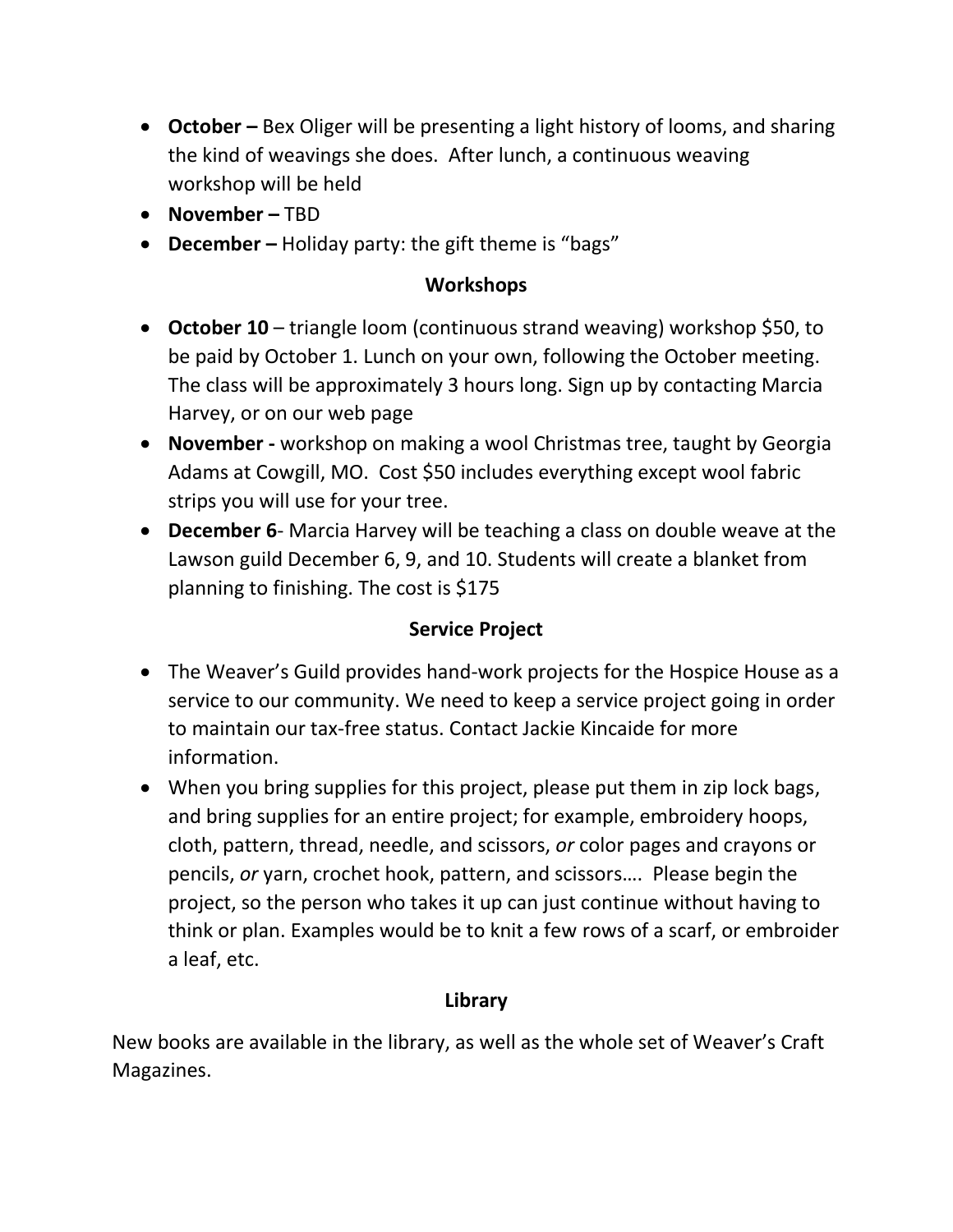# **Scholarships**

Gail White asks that everyone see the updated scholarship guidelines in the directory. Send any scholarship applications to Gail, who will forward them to the board for approval. Scholarships can be used to pay for real time or on-line classes.

# **Mentoring**

Mentors are needed to serve those in the Southeast quadrant of the metro area. Contact Cindy Smith if you need a mentor or are interested in becoming one.

# **Sewing Group**

- The sewing group will meets the first Saturday each month at 10 a.m. at the Yarn Mercantile in Independence.
- They are beginning a study on pattern fitting.

### **KAWS**

- Registration for KAWS 2019 is available on the website. Dates for this event are October 11-13, and it will be at the Lion County Historical Center in Emporia, KS. Cost for registration is \$50. Classes are free. Vendors welcome.
- Registration for KAWS 2020 will begin November, 2019, and will be available on line.
- The 2020 conference will be held on the first weekend of May, and will be the first time KAWS has worked along-side Missouri Fiber Artists. It presents a unique opportunity for sharing talent and knowledge. Kansas City Weaver's Guild will host.
- Volunteers are needed in all areas. Contact Cheryl Davis if you are willing to volunteer
- The schedule so far includes workshops, classes, general conference, and key-note speaker.

# **Felting Group**

There will be no meeting in September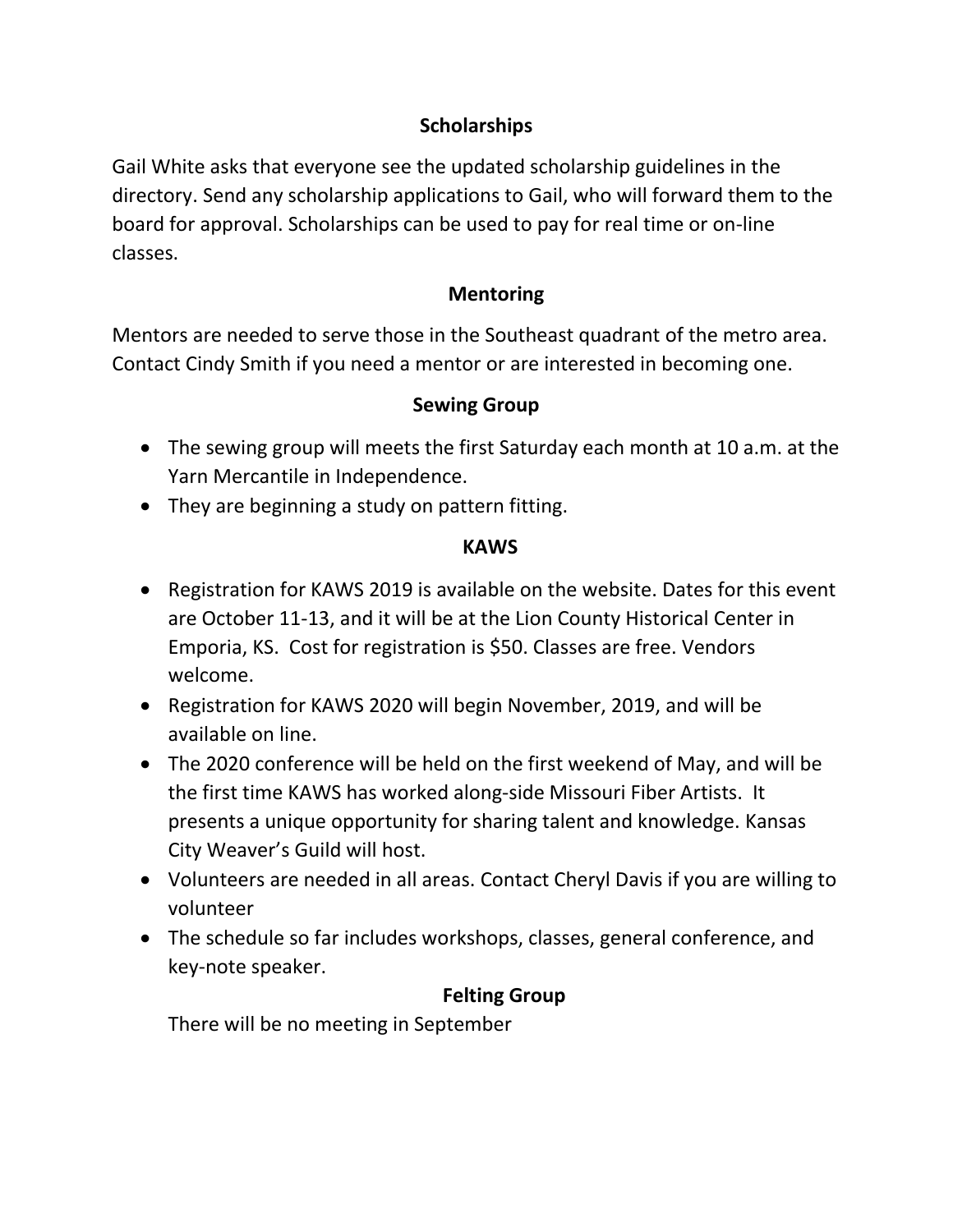# **Rigid Heddle Group**

The Rigid Heddle study group will continue to meet the last Thursday of each month at 1:00 pm at the home of Mary Babcock in Lee's Summit. Everyone is welcome.

### **Creative Hand**

- There is a mandatory meeting for all artists and vendors Sunday October 27 at the Plaza library.
- Sandy is looking for help with graphic design.
- Creative Hand information can be found on FaceBook, and Instagram or contact Meghan Roswell by email
- Labels and instructions for sellers are available from Sandy Cahill
- Jurying will be done by Leslie McLaughlin
- The dates for Creative Hand this year are November 22-23 at the Old Shawnee Mission Town Hall, 11600 Johnson Drive
- 70 artists have signed up as of this time. It is an opportunity for crafters to show-case and their sell their work. The early bird dead line for sellers has passed, but they are still taking applications for vendors/makers.
- Registration forms are available from Leesa Duby and Sandy Cahill, and on the guild web page
- Volunteers will be sought at the October and November meetings. Workers get the privilege of early shopping

# **Old Business**

- The rigid heddle weaving workshop this Saturday, September 14 is full! Plans are in the works for a second class. This workshop will be held at the Kansas City Public library, and will cost \$20. All materials will be provided and students will take home a towel they weave. Volunteers should plan to arrive at the library early. Volunteers and those who are lending looms for the workshop will be contacted by email.
- October is Spinning and Weaving month. Unwind Fibers in Lee's Summit will host their grand opening that month, and invite anyone interested to spin and/or weave with them. Guild members are encouraged to participate by weaving at local yarn stores, public libraries, book stores, craft stores… There is a downloadable poster at the HGA website